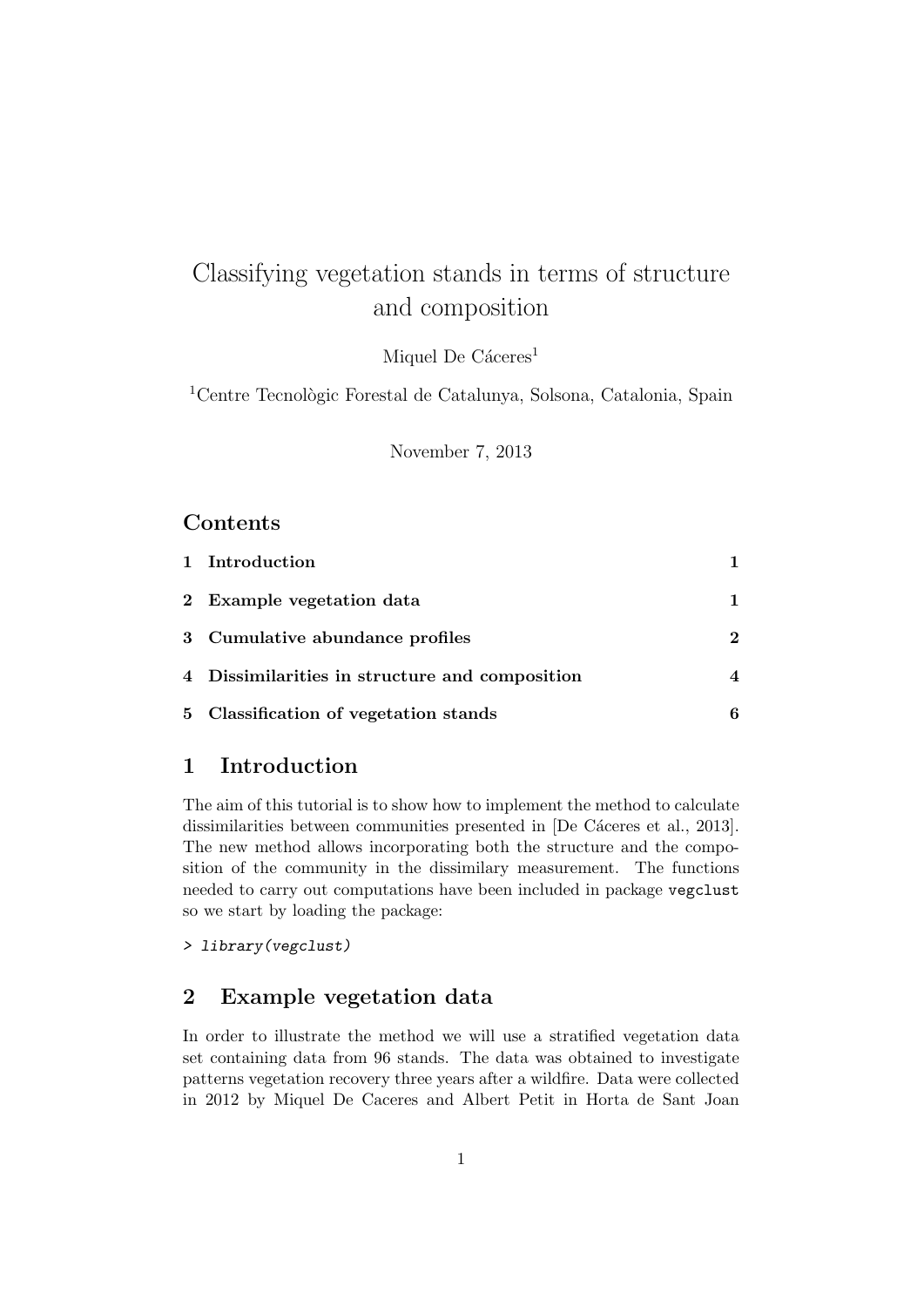(Catalonia, Spain). The R object is of class stratifiedvegdata (actually a list).

```
> data(medreg)
> class(medreg)
[1] "list" "stratifiedvegdata"
```

```
> length(medreg)
```
[1] 96

The dataset contains 96 stands (list elements), each of them a data.frame where rows correspond to broad plant functional groups (Pine trees, Oak trees, Tall shrubs and small trees, Scrubs and small shrubs and Grass) and columns correspond to vegetation strata (1 to 7). The upper heights of the vegetation strata are the following (in cm.) vector:

 $\frac{1}{2}$  strataUp =  $c(20, 50, 100, 300, 600, 1200, 2400)$ 

And the width (range of heights) of each stratum is:

```
\geq strataWidths = c(20.30.50.200.300.600.1200)
```
Species abundance values are percentage cover values estimated using cover classes:

```
> medreg[[1]]
```

|                                             | 1 2 3 4 5 6 7        |  |  |  |
|---------------------------------------------|----------------------|--|--|--|
| Pine trees                                  | $0.0 \t0.0 \t0.0000$ |  |  |  |
| Quercus trees                               | 12.525.000000        |  |  |  |
| Tall shrubs and small trees $0.062.5250000$ |                      |  |  |  |
| Scrubs and small shrubs                     | 12.537.500000        |  |  |  |
| Grass                                       | 50.0 0.0 0 0 0 0 0   |  |  |  |

The data is read as follows. Shrubs reaching stratum 3 (50 - 100 cm) had a cumulative cover of 25%, while shrubs reaching only stratum 2 (20 - 50 cm) had a cumulative cover of 62.5%. Thus, the observers grouped plants according to their height and functional group, and estimated the cover for those groups of plants.

### 3 Cumulative abundance profiles

The cumulative abundance profile (CAP) is a function that takes a value of size as input (here the size is a vegetation stratum) and returns the cumulative abundance of organisms (here the cumulative cover value) whose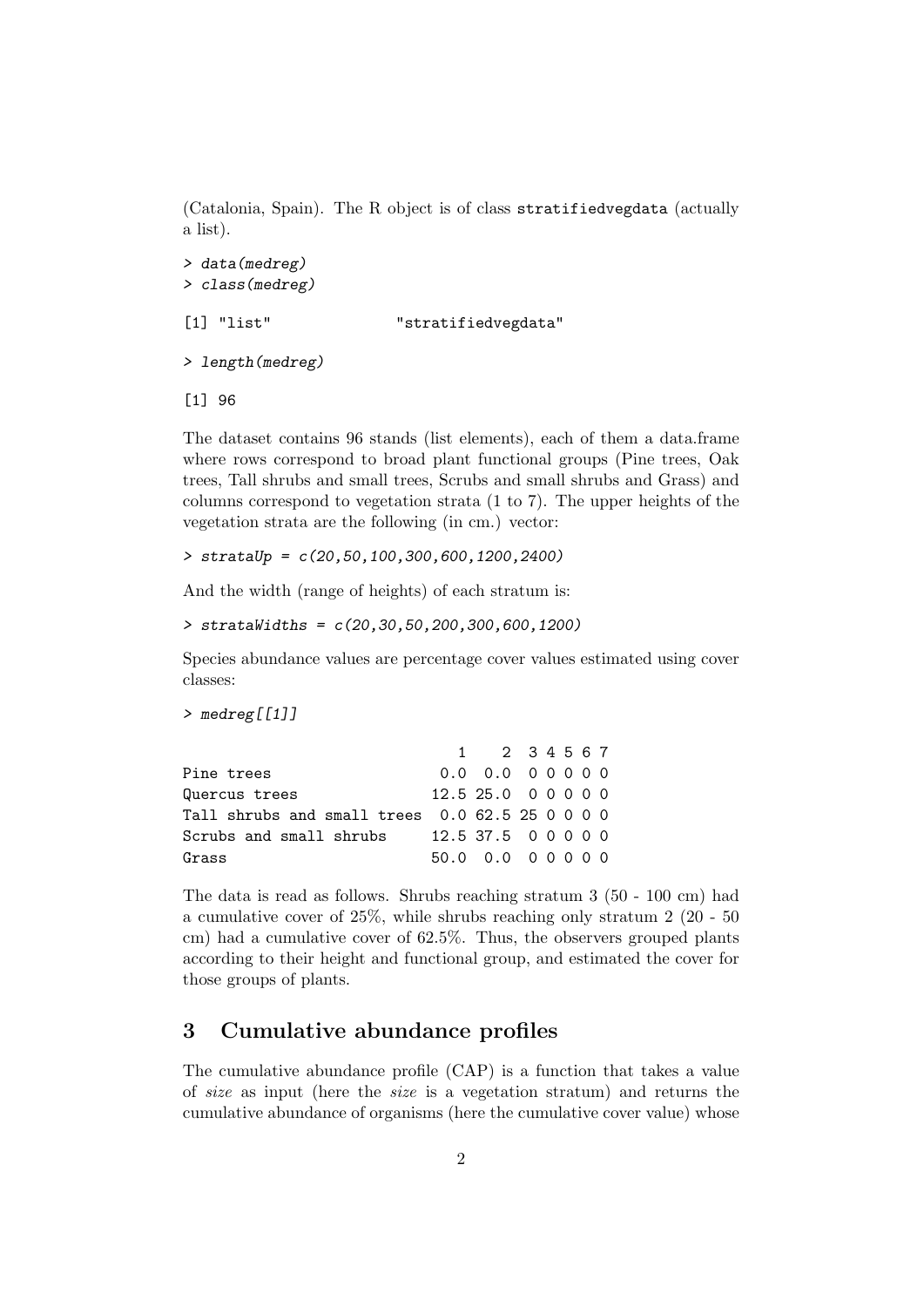size is equal to or larger than the input value. In our case, the CAP function is the cumulative cover of plants reaching the current stratum or higher strata. The calculations are made using by calling the function CAP() of vegclust:

> medreg.CAP <- CAP(medreg)

Note that a different CAP function is calculated for each functional group. The structure of the resulting R object is very similar to the stratified data:

> class(medreg.CAP) [1] "list" "CAP" > length(medreg.CAP) [1] 96

If we inspect the first element of the list, we can see the difference between the original data and the cumulative abundance profile.

```
> medreg.CAP[[1]]
```

|                                                        |                | 1 2 3 4 5 6 7       |  |  |  |
|--------------------------------------------------------|----------------|---------------------|--|--|--|
| Pine trees                                             |                | 0.0 0.0 0 0 0 0 0   |  |  |  |
| Quercus trees                                          |                | 37.5 25.0 0 0 0 0 0 |  |  |  |
| Tall shrubs and small trees $87.5$ $87.5$ $25$ 0 0 0 0 |                |                     |  |  |  |
| Scrubs and small shrubs                                | 50.037.5 00000 |                     |  |  |  |
| Grass                                                  |                | 50.0 0.0 0 0 0 0 0  |  |  |  |

Moreover, it is possible to graphically display the CAP of a given stand (it may become difficult to interpret when the number of species is large). For example, we can display the CAP for each functional group of the first stand  $(plots="1"$ :

```
> plot(medreg.CAP, plots="1", sizes=strataUp, xlab="Height (cm)",
+ ylab="Cumulative percent cover")
> legend("topright", col=1:5, lty=1,
+ legend=c("Pines","Oaks","Tall shrubs","Scrubs","Grass"),
+ btv="n")
```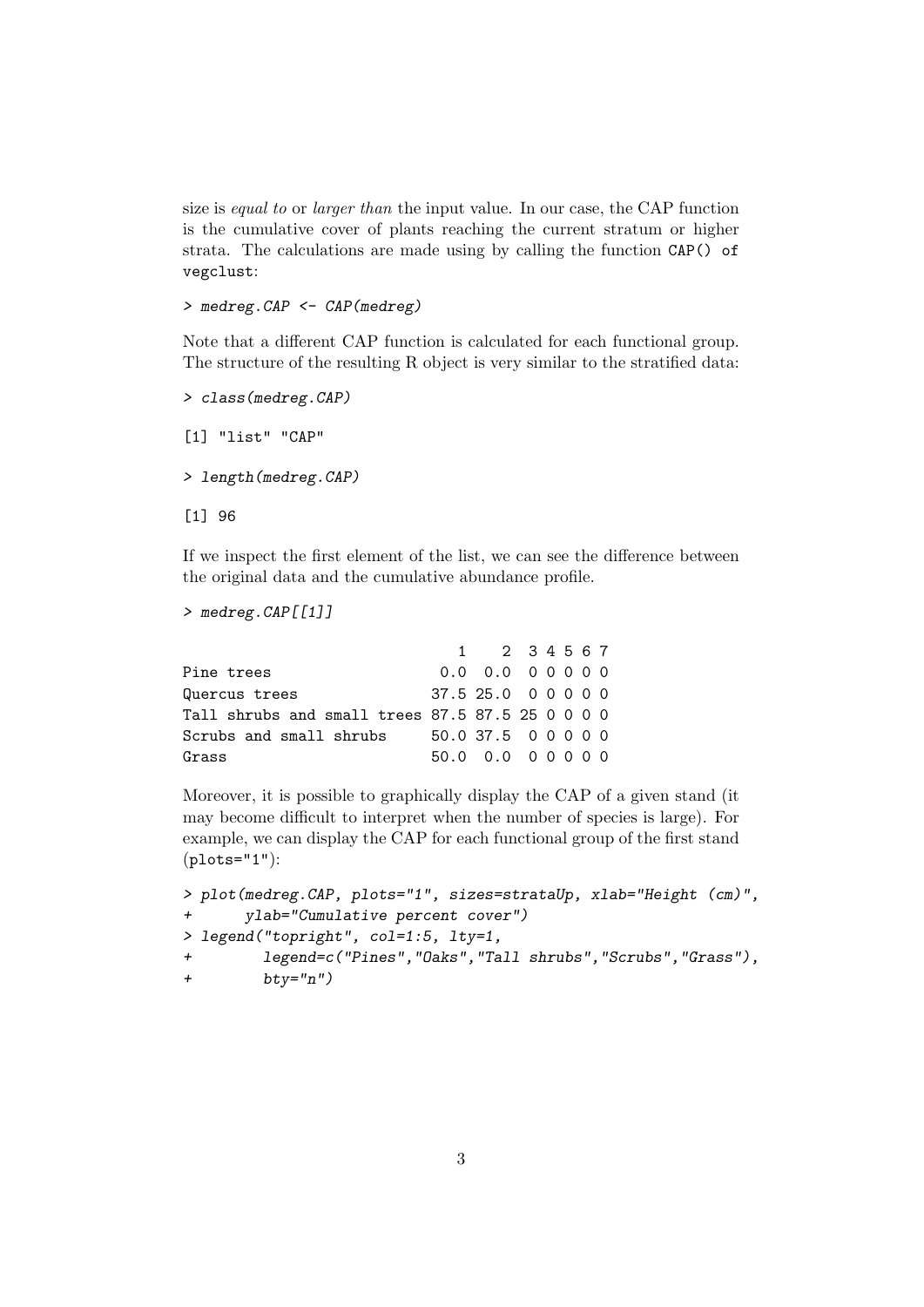

In this case the vegetation is a short but dense shrubland. Note that in the plot we used strataUp to set the x-axis, so that real heights are adequately represented.

#### 4 Dissimilarities in structure and composition

Although CAPs can be used to graphically display the structure and composition of vegetation stands, the whole point of defining the CAP function was to allow comparisons between stands. We can calculate dissimilarities for all pairs of stands, thus obtaining a square and symmetric matrix with dissimilarity values:

#### > medreg.D = vegdiststruct(medreg.CAP, method="bray", + classWidths=strataWidths)

In the above sentence we forced strata to have different weight, according to the range of heights that each stratum occupies. There are different alternatives with respect to the dissimilarity index. In our case we chose the CAP generalization of Bray-Curtis [De Cáceres et al., 2013]. If we want to know, for example, the dissimilarity between stands '1' and '2' we simply write:

> as.matrix(medreg.D)[1,2]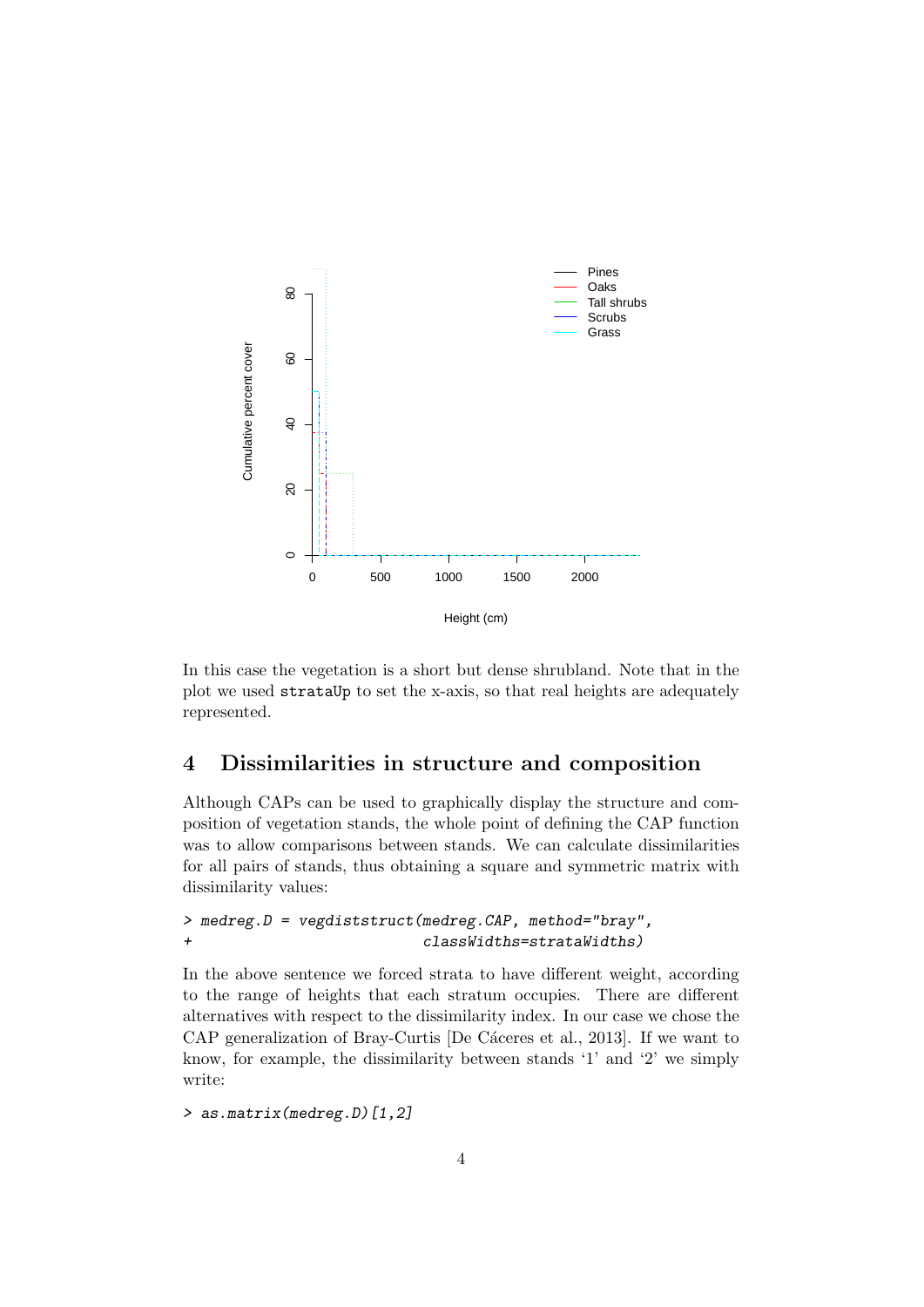[1] 0.2713178

When calculating dissimilarities it is possible to transform the CAP values in order to prevent large abundance values to have an undue influence in the analysis. In our case we choose to take the square root of cumulative cover values:

```
> medreg.Dsqrt = vegdiststruct(medreg.CAP, method="bray",
+ classWidths=strataWidths, transform="sqrt")
```
We can use metric multidimensional scaling to represent the distances between stands obtained in both cases:

```
> par( m from = c(2,1), m are = c(4,5,2,1))> X<-cmdscale(medreg.D, k=2)
> plot(X, xlab="MDS 1", ylab="MDS 2", asp=1,
+ main="Cover untransformed", cex=0.5)
> Xsqrt<-cmdscale(medreg.Dsqrt, k=2)
> plot(Xsqrt, xlab="MDS 1", ylab="MDS 2", asp=1,
+ main="Cover sqrt-transformed", cex=0.5)
```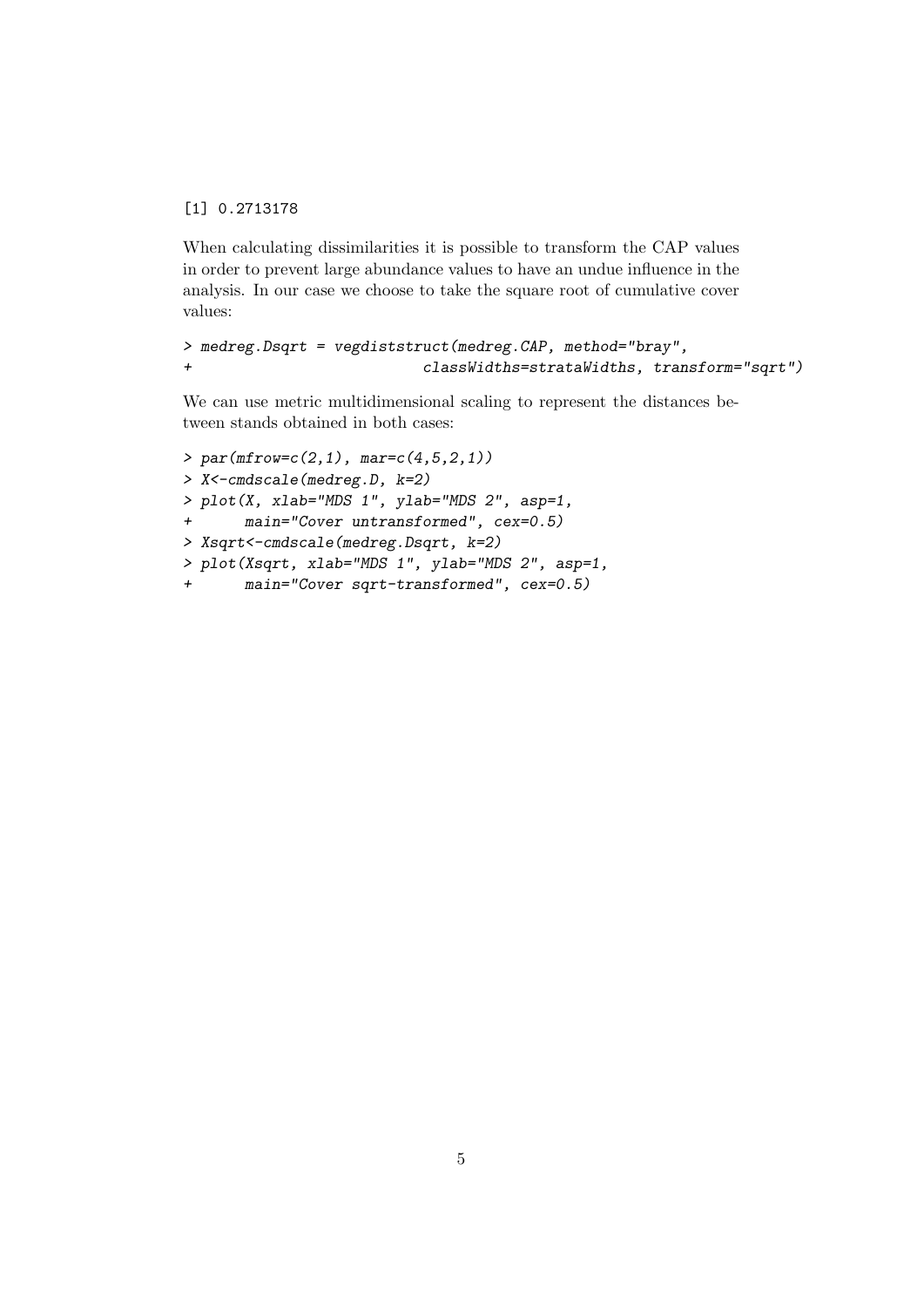

Note that the differences between the two ordination plots are remarkable.

### 5 Classification of vegetation stands

In this section we use the square-root transformed dissimilarities between vegetation stands to obtain a classification of the stands in terms of their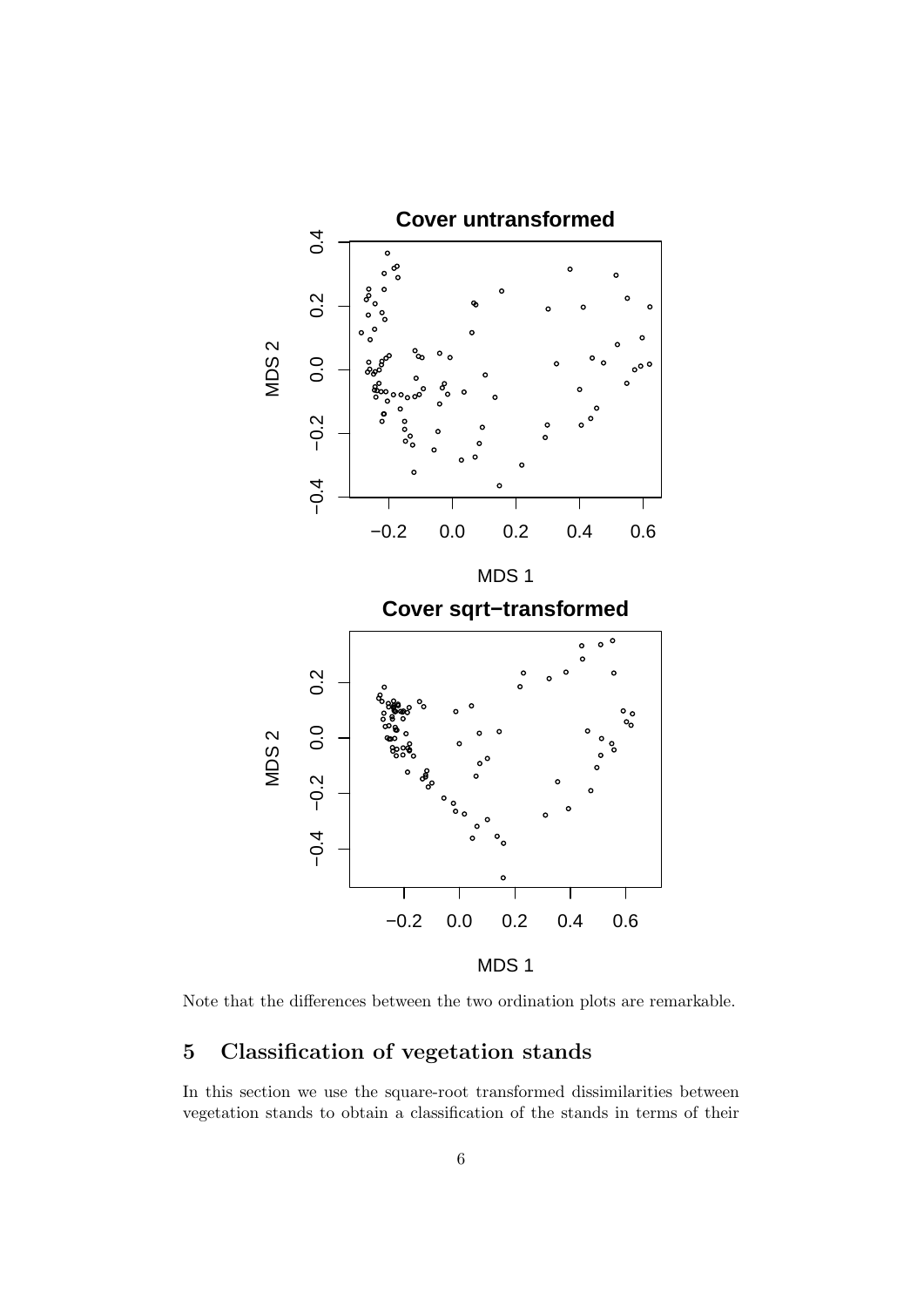structure and composition. If you are not familiarized with non-hierarchical clustering, you can read the tutorial about vegclust package. We start by setting the number of clusters to be found (nclusters) and the size of clusters (dnoise, a parameter used to leave stands that are far from all group prototypes unclassified):

> nclusters = 6  $>$  dnoise = 0.40

We call function vegclust using the clustering method  $HNCdd$ , which indicates (a) hard clustering, (b) medoids as prototypes, and (c) noise clustering (i.e. excluding outliers in a special class called noise class):

```
> vc<-vegclustdist(medreg.Dsqrt, mobileMemb = nclusters,
+ method="HNCdd", dnoise=dnoise, nstart=100)
```
With  $n$  nstart=100 we indicate that the algorithm should be run 100 times starting from random seeds. This is advisable in order to maximize the chance of having suboptimal solutions. The prototypes identified by the algorithm are the following medoids (these are indices of stands in medreg):

```
> medoids<-vc$mobileCenters
> print(medoids)
```
[1] 20 38 60 24 92 71

The number of stands belonging to each cluster can be found using:

```
> cluster<-defuzzify(vc)$cluster
> table(cluster)
cluster
```
M1 M2 M3 M4 M5 M6 N 21 7 8 28 9 15 8

Note that, because of the model chosen (and with the parameter dnoise), there are a number of stands that are left unclassified (i.e. those assigned to class 'N'). A useful way to display the results of the cluster analysis is by showing the stand memberships to clusters in the ordination:

```
> clNum = as.numeric(as.factor(cluster))
> plot(Xsqrt, xlab="MDS 1", ylab="MDS 2",
+ pch=clNum, col=clNum)
> legend("topleft", col=1:(nclusters+1), pch=1:(nclusters+1),
         legend=levels(as.factor(cluster)), bty="n")
```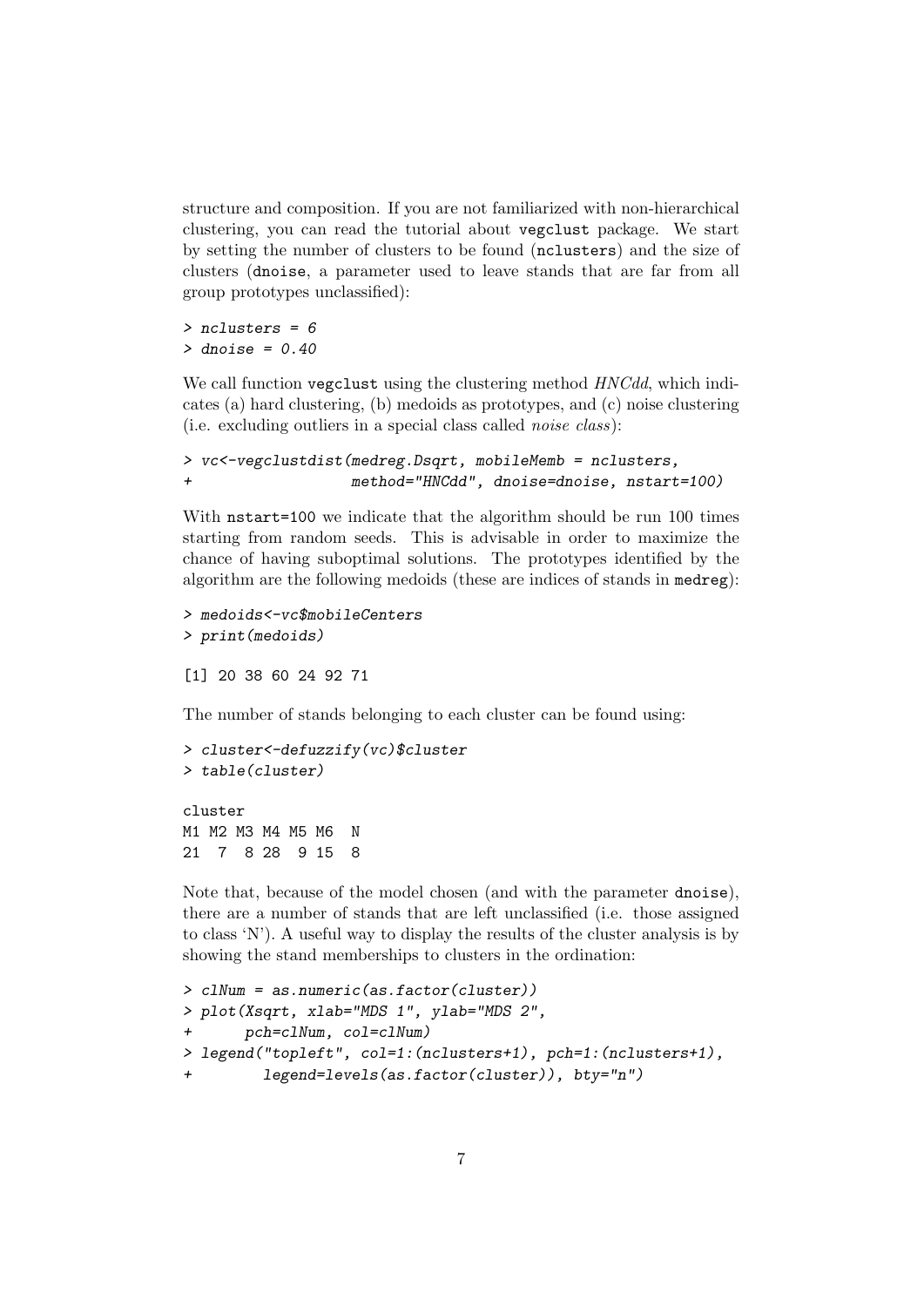

While the stands belonging to *true* clusters are more or less close, those that are assigned to the noise can be far appart, because the only fact that makes them be in the same class is their lack of membership for true clusters.

To facilitate the interpretation of the clusters we can calculate the average cumulative abundance profiles:

```
> CAPm = CAPmeans(medreg.CAP, as.factor(cluster))
> names(CAPm)
```
[1] "M1" "M2" "M3" "M4" "M5" "M6" "N"

For example, we can inspect the structure and composition of group M4:

```
> round(CAPm$M4, dig=1)
```

|                                                    |                       | 1 2 34567            |  |  |  |
|----------------------------------------------------|-----------------------|----------------------|--|--|--|
| Pine trees                                         |                       | 3.2 0.9 0.0 0 0 0 0  |  |  |  |
| Quercus trees                                      |                       | 7.1 6.2 0.2 0 0 0 0  |  |  |  |
| Tall shrubs and small trees 69.1 67.6 26.4 0 0 0 0 |                       |                      |  |  |  |
| Scrubs and small shrubs                            | 22.0 20.6 0.2 0 0 0 0 |                      |  |  |  |
| Grass                                              |                       | 21.3 2.2 0.0 0 0 0 0 |  |  |  |

The following displays graphically the CAPs of all six groups of vegetation stands (code not shown):